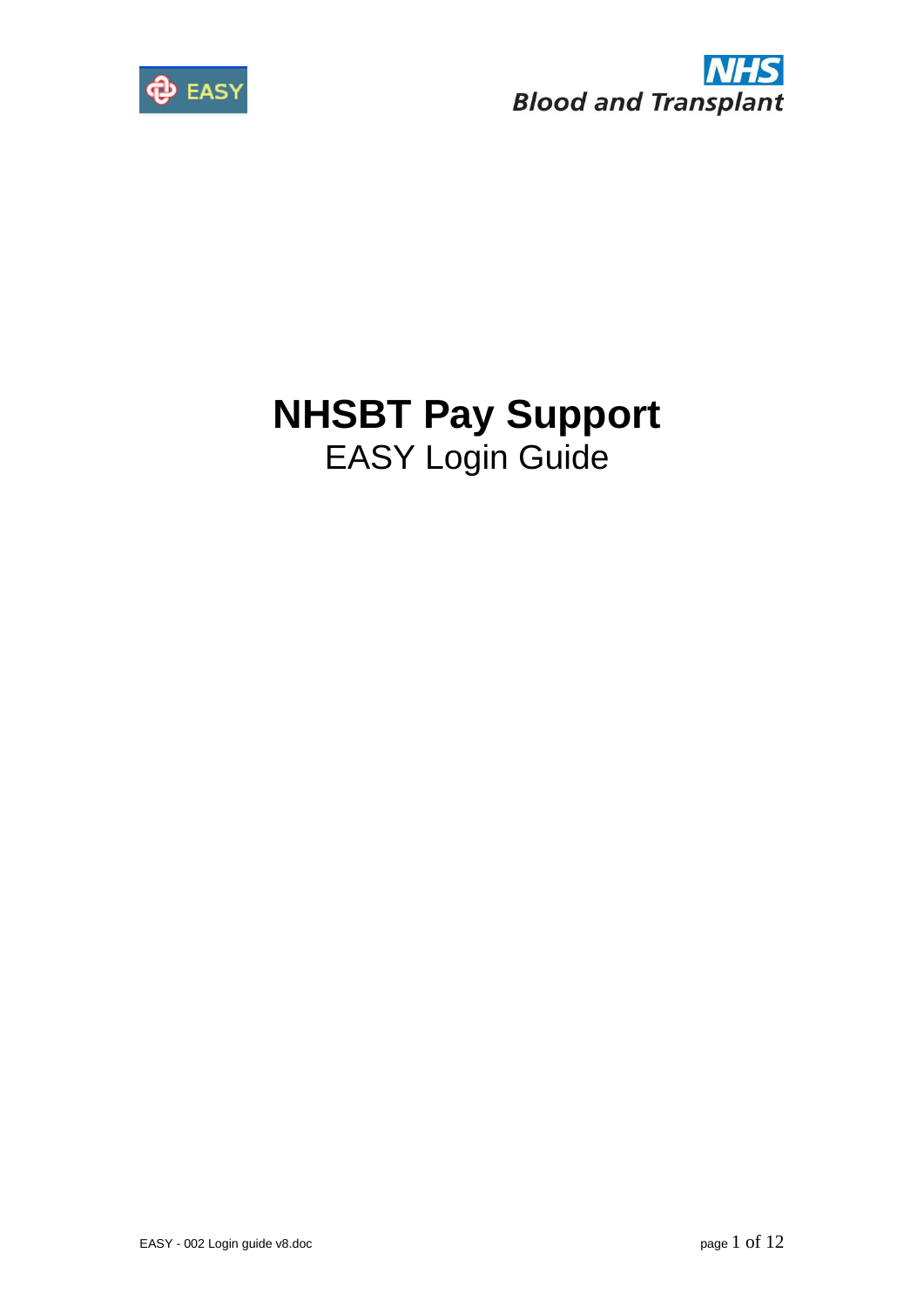



### **1. System Access**

The system can be accessed through NHSBT IT systems via the Google Chrome browser accessed via your start menu.

If you are a registered user enter your username (assignment number) and password once you are on the EASY: NHS Blood and Transplant **Login** screen, shown below, and click on **Login** to access the system.

#### **2. Registration**

If this is your first **Login** and you have *not* been issued with a temporary then follow the instructions in part 3 below. If you have been issued with a temporary password, then enter your Username (your 8 digit assignment number) and temporary password here. You will be taken straight to the **Password Change** (see page 4) and then **Create Security Word** (see page 5) screens.

#### **3. Self-Registration**

For self-registration you will need your NHSBT e-mail address and to have your NHSBT outlook (email) open.

| <b>CEASY   Login - Windows Internet Explorer</b> |                                   |                             | $L = 1$                                         |
|--------------------------------------------------|-----------------------------------|-----------------------------|-------------------------------------------------|
| + Chittps://nhsbt.easy.giltbyte.com/user/login/  |                                   |                             | $\left  \frac{f_{\ast}}{f} \right  \times$<br>▾ |
| View Favorites Tools Help<br>Edit<br>Eile        |                                   |                             | Refresh (F5)                                    |
| ☆☆☆ ↑ 5 - 5 - ● → Brage - 《 - 白日                 |                                   |                             |                                                 |
| <b>D</b> EASY: NHS Blood and Transplant          |                                   |                             | Online Helpc>                                   |
|                                                  |                                   |                             |                                                 |
|                                                  |                                   |                             |                                                 |
|                                                  | Login                             |                             |                                                 |
|                                                  | Username                          |                             |                                                 |
|                                                  | Password                          |                             |                                                 |
|                                                  | Log in                            |                             |                                                 |
|                                                  | Forgotten your login? Click here. | New to EASY? Register here. |                                                 |
|                                                  |                                   |                             |                                                 |

To Self-register click on '**New to Easy?** Register here'

You will now be taken to the **User Registration** screen. Enter your NHSBT e-mail address in full and click on **Submit**.

| $\phi$ EASY : NHS Blood and Transplant                                                                              | Log in $\vert$ Online Help $\mapsto$ |
|---------------------------------------------------------------------------------------------------------------------|--------------------------------------|
| Home > User Registration                                                                                            | Thursday, 3th March 2011 12:06:54    |
| Please supply your email address so that EASY can send you an verification email.                                   |                                      |
| If you already have a token from a verification email you want to enter you can skip ahead to the token entry page. |                                      |
| If you have any problems completing the self registration process please contact your EASY System Administrator.    |                                      |
| <b>Email address:</b>                                                                                               |                                      |
|                                                                                                                     |                                      |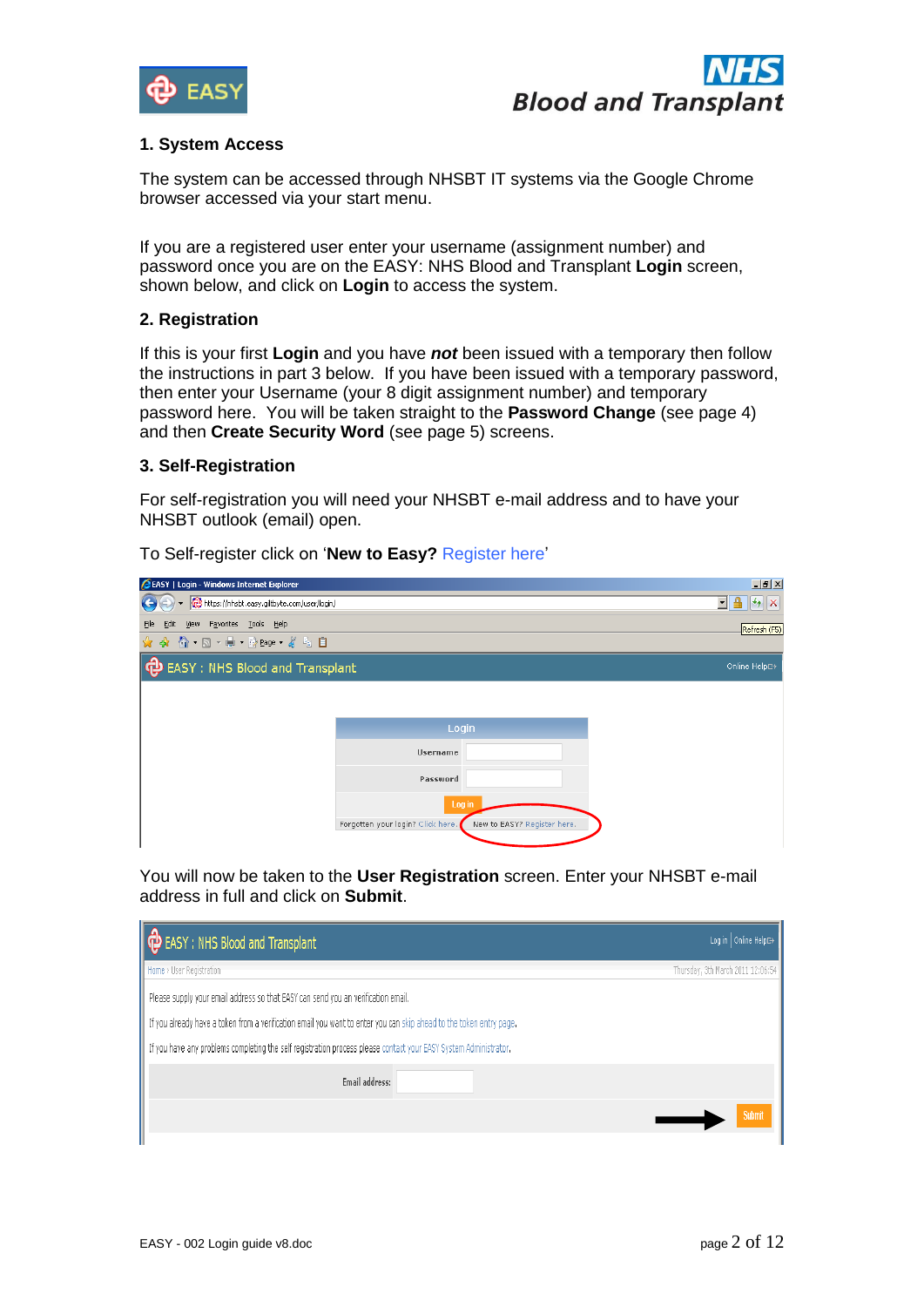



#### You will be taken to the **User Registration Confirm** screen.

If this doesn't happen or you have any difficulties contact the EASY system administrator HR Direct via on-line self-service [https://nhsbt.service](https://nhsbt.service-now.com/hr_knowledge/query.do)[now.com/hr\\_knowledge/query.do](https://nhsbt.service-now.com/hr_knowledge/query.do) or telephone 0117 3227700

| Blood and Transplant                                                                                                                                                                                                                                                                                                            | Log in $\vert$ Online Helpt $\rightarrow$ |
|---------------------------------------------------------------------------------------------------------------------------------------------------------------------------------------------------------------------------------------------------------------------------------------------------------------------------------|-------------------------------------------|
| Home > User Registration Confirm                                                                                                                                                                                                                                                                                                | Thursday, 3th March 2011 12:17:59         |
| Please copy and paste the token from your verification email below.<br>Please note that it may take a few minutes for your verification email to arrive, you may need to check your SPAM/Junk email folder. If you have any problems completing the self registration<br>process please contact your EASY System Administrator. |                                           |
| Token:                                                                                                                                                                                                                                                                                                                          |                                           |
|                                                                                                                                                                                                                                                                                                                                 | Submit                                    |

#### To continue with your registration go to your NHSBT e-mail inbox where you will have received an e-mail from EASY containing your verification token.

EASY has recived a request to register you as a new user. To complete the registration process you must verify your email address by either clicking on the link below or entering the following verification token on the new user registration confirmation page.



Click https://www.mailcontrol.com/sr/cyrXhc1uBRPTndxI!oX7Uqar2HCgETYdZnteOsE2rntUwYLEbXpnmcFGocf5prHSvn94jf8W1t+EMNTgBxFzrw == to report this email as spam.

Copy and Paste (or type) the token information from the e-mail into the token field in EASY as shown below and click in **Submit.**

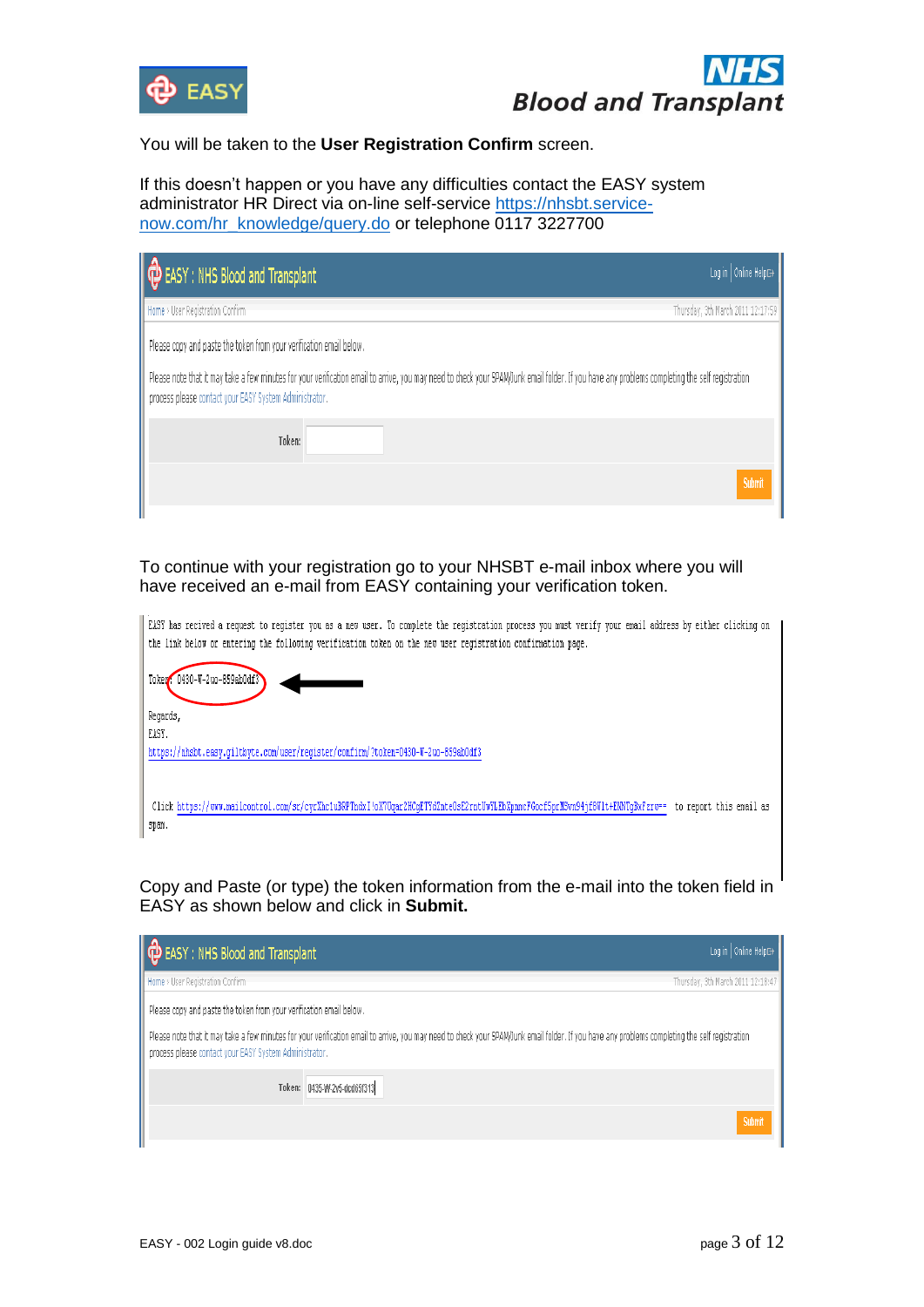



You will be taken to the **Password Change** screen. Here you will need to create a password for the system. You will also see messages indicating your username (assignment number) and successful registration plus confirmation of an e-mail being sent.

These message boxes will disappear after a certain length of time but can be closed sooner by clicking on the X in the top right hand corner of each message box.

| <b>D</b> EASY: NHS Blood and Transplant                                                                                      | Guidance⊞→   Online Help⊞→        |
|------------------------------------------------------------------------------------------------------------------------------|-----------------------------------|
| Home > User > Password change                                                                                                | Thursday, 3th March 2011 12:19:09 |
| Please enter your new password twice so we can verify yo<br>O User registration successful, velcome to EASY. Your username i |                                   |
| Passwords must:<br>Sent registration confirmation email.                                                                     |                                   |
| be at least 8 characters long.<br>contain at least 1 number.<br>not match any of your previous 10 passwords.                 |                                   |
| New password                                                                                                                 |                                   |
| New password confirmation                                                                                                    |                                   |
|                                                                                                                              | Submit                            |
|                                                                                                                              |                                   |

Enter your new password twice (passwords must be at least 8 characters long containing at least 1 number) and click on **Submit**.

| <b>D</b> EASY: NHS Blood and Transplant                                                                      | Guidance <sub>B</sub>   Online HelpE+ |
|--------------------------------------------------------------------------------------------------------------|---------------------------------------|
| Home > User > Password change                                                                                | Thursday, 3th March 2011 12:20:08     |
| Please enter your new password twice so we can verify you typed it in correctly.                             |                                       |
| Passwords must:                                                                                              |                                       |
| be at least 8 characters long.<br>contain at least 1 number.<br>not match any of your previous 10 passwords. |                                       |
| New password <b>exercise</b>                                                                                 |                                       |
| New password confirmation   ********                                                                         |                                       |
|                                                                                                              |                                       |

You will be directed to the **Create Security Word** screen. Here you will need to create a security word for the system.

This should be a memorable word which you will be prompted for certain letters of each time when you are submitting and/or authorising claims /absence. **You also need this when accessing EASY from a new location for the first time.**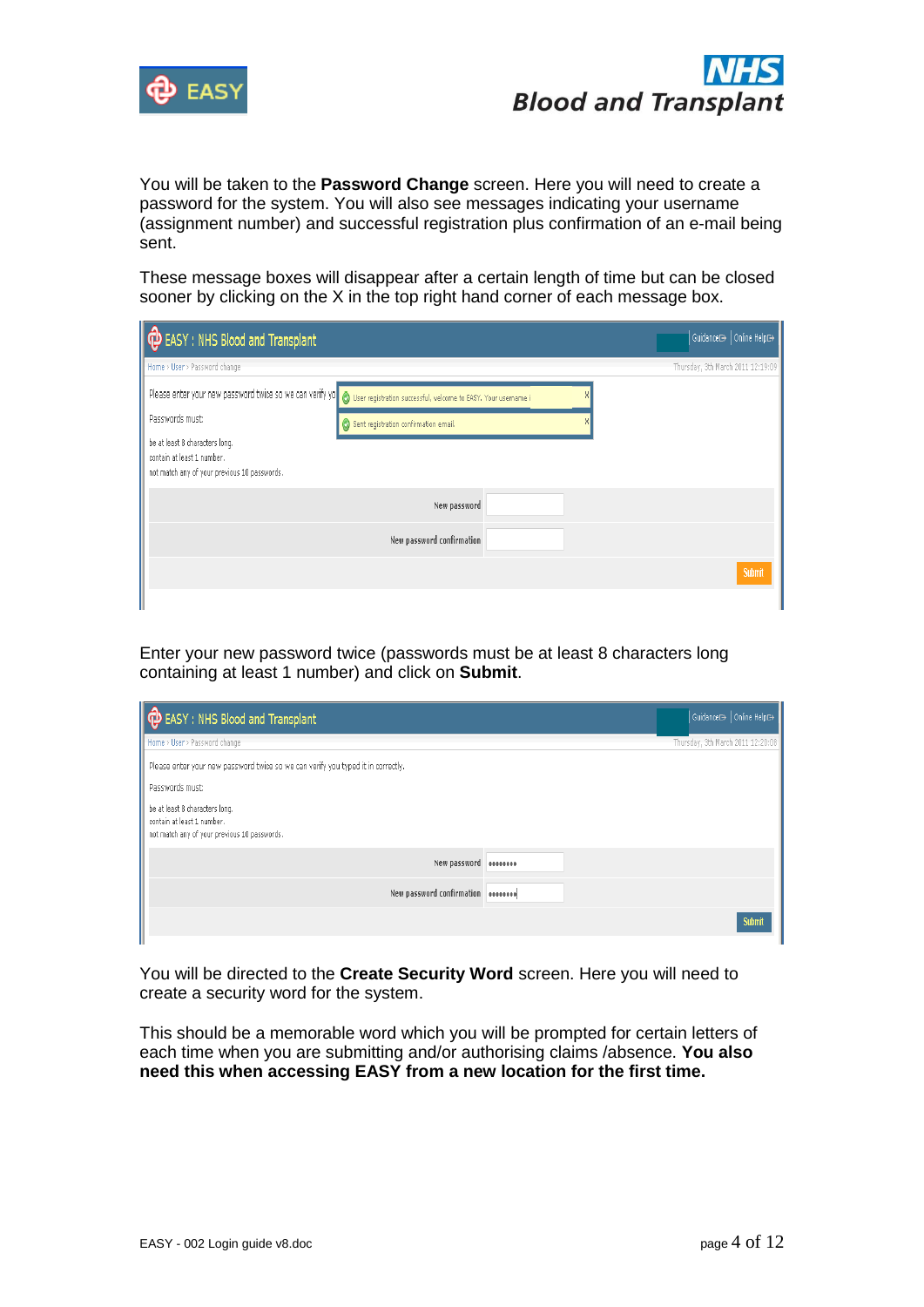

# **Blood and Transplant**

| <b>EASY: NHS Blood and Transplant</b>                                                                                                                                                                                                                                                                                                                                                                                                                                                                                                                                                                                                                                                                                                | My Preferences   Change password   Log out   GuidanceE>   Online HelpE> |
|--------------------------------------------------------------------------------------------------------------------------------------------------------------------------------------------------------------------------------------------------------------------------------------------------------------------------------------------------------------------------------------------------------------------------------------------------------------------------------------------------------------------------------------------------------------------------------------------------------------------------------------------------------------------------------------------------------------------------------------|-------------------------------------------------------------------------|
| Home > Create Security Word                                                                                                                                                                                                                                                                                                                                                                                                                                                                                                                                                                                                                                                                                                          | Thursday, 3th March 2011 12:20:24                                       |
| <b>Set Security Word</b><br>Before you can continue EASY requires you to register a security word.<br>When you attempt certain actions EASY will confirm your identity by asking you for 3 characters from your security word. EASY will never ask you for your complete security word.<br>If you forget your security word please contact a System Administrator and they will instruct EASY to collect a new security word from you the next time you login.<br>Security words must be between 6 and 20 characters long, must contain only numbers and letters, and at least one of each. The case of any letters in your security word is ignored.<br>Please enter your new security word below and verify it with your password. |                                                                         |
| Security word:                                                                                                                                                                                                                                                                                                                                                                                                                                                                                                                                                                                                                                                                                                                       |                                                                         |
| Retype security word:                                                                                                                                                                                                                                                                                                                                                                                                                                                                                                                                                                                                                                                                                                                |                                                                         |
| Password:                                                                                                                                                                                                                                                                                                                                                                                                                                                                                                                                                                                                                                                                                                                            |                                                                         |
|                                                                                                                                                                                                                                                                                                                                                                                                                                                                                                                                                                                                                                                                                                                                      | <b>Set Security Word</b>                                                |
|                                                                                                                                                                                                                                                                                                                                                                                                                                                                                                                                                                                                                                                                                                                                      |                                                                         |

Enter your security word twice (between 6 and 20 characters containing at least 1 number and 1 letter), confirm by entering your password and click on **Set Security Word**.

You will now be in the EASY system where you will see the **Home** page. Here you will see confirmation messages indicating that your password has been changed and security word has been set.

| IS Blood and Transplant |                                                                 | My Preferences   Change password   Log out   Guidance⊡→   Online Help⊡→ |
|-------------------------|-----------------------------------------------------------------|-------------------------------------------------------------------------|
|                         |                                                                 | Thursday, 3th March 2011 12:21:12                                       |
|                         | A Input schedule 2 O A new Security Word has been set.          |                                                                         |
|                         | refer to schedule on the in the view password has been changed. |                                                                         |
|                         |                                                                 | 14th Feb 2011 14:46                                                     |

Once you have self-registered onto the EASY system you will automatically be given access to your online payslips.

To request access to timesheets for the claiming of overtime/ enhancements/ on-call/ call out etc…please contact HR Direct via on-line self-service [https://nhsbt.service](https://nhsbt.service-now.com/hr_knowledge/query.do)[now.com/hr\\_knowledge/query.do](https://nhsbt.service-now.com/hr_knowledge/query.do) or telephone 0117 3227700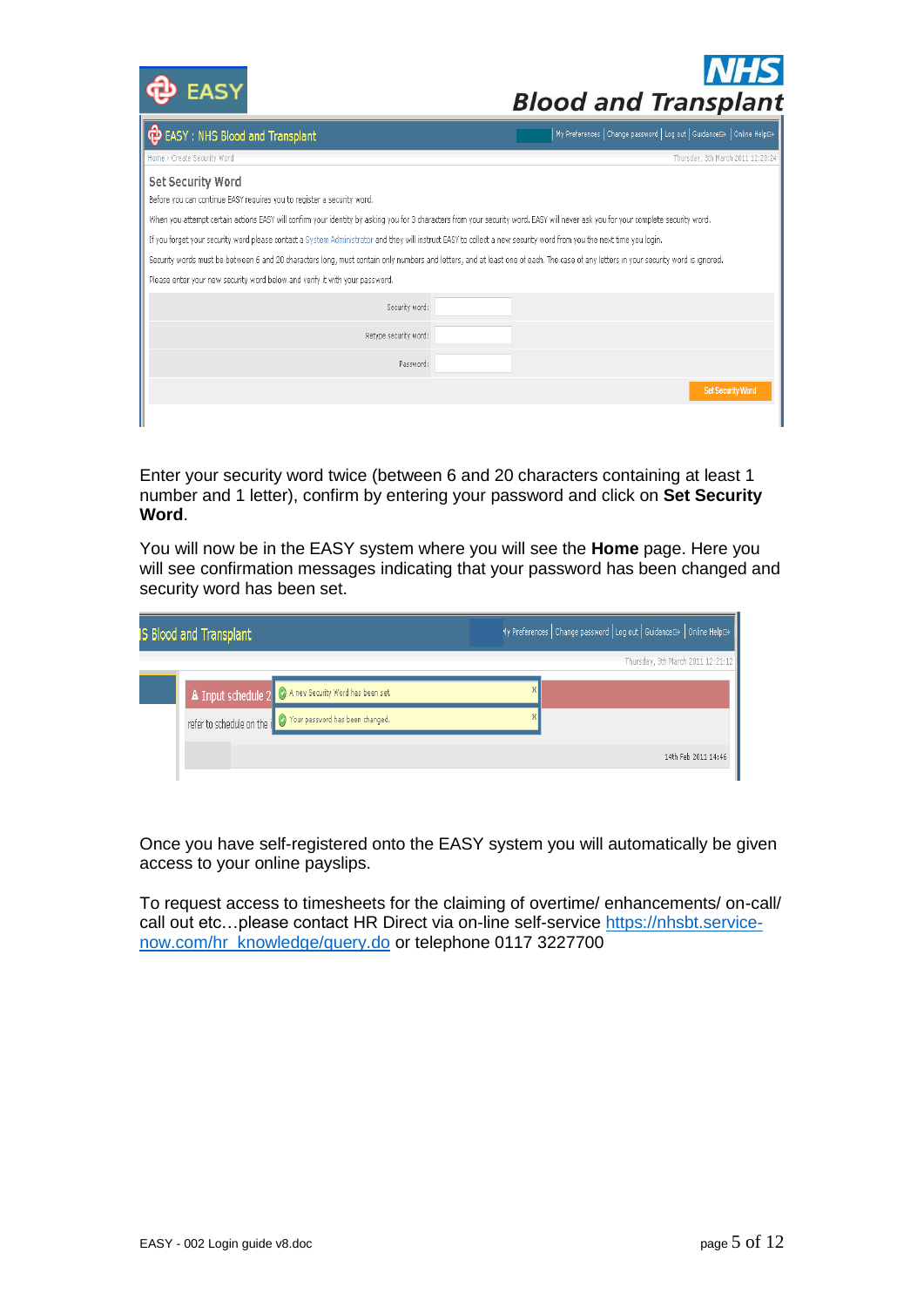



### **4. Forgotten Login and Security word.**

If you have forgotten your password and have an active NHSBT e-mail account please use the '**Forgotten your login?** Click here.'

| $\oplus$ EASY : NHS Blood and Transplant |                                                               |        |
|------------------------------------------|---------------------------------------------------------------|--------|
|                                          |                                                               |        |
|                                          | Login                                                         |        |
|                                          | <b>Username</b>                                               |        |
|                                          | Password                                                      |        |
|                                          |                                                               | Log in |
|                                          | Forgotten your login? Click here. New to EASY? Register here. |        |

This will take you to the following screen.

|                       | $\phi$ EASY : NHS Blood and Transplant                                                                                                                  |
|-----------------------|---------------------------------------------------------------------------------------------------------------------------------------------------------|
| Home > Password Reset |                                                                                                                                                         |
|                       | Forgotten your username or password? Enter your e-mail address below, and we'll e-mail you a username reminder and instructions for setting a password. |
| E-mail address:       | Reset my password                                                                                                                                       |
|                       |                                                                                                                                                         |

Type in your NHSBT e-mail address and click on '**Reset my password**'. You will then receive an e-mail reminding you of your login details and instructions for setting a new password.

If you do not have an active NHSBT e-mail account or if you have forgotten your security word please HR Direct via on-line self-service [https://nhsbt.service](https://nhsbt.service-now.com/hr_knowledge/query.do)[now.com/hr\\_knowledge/query.do](https://nhsbt.service-now.com/hr_knowledge/query.do) or telephone 0117 3227700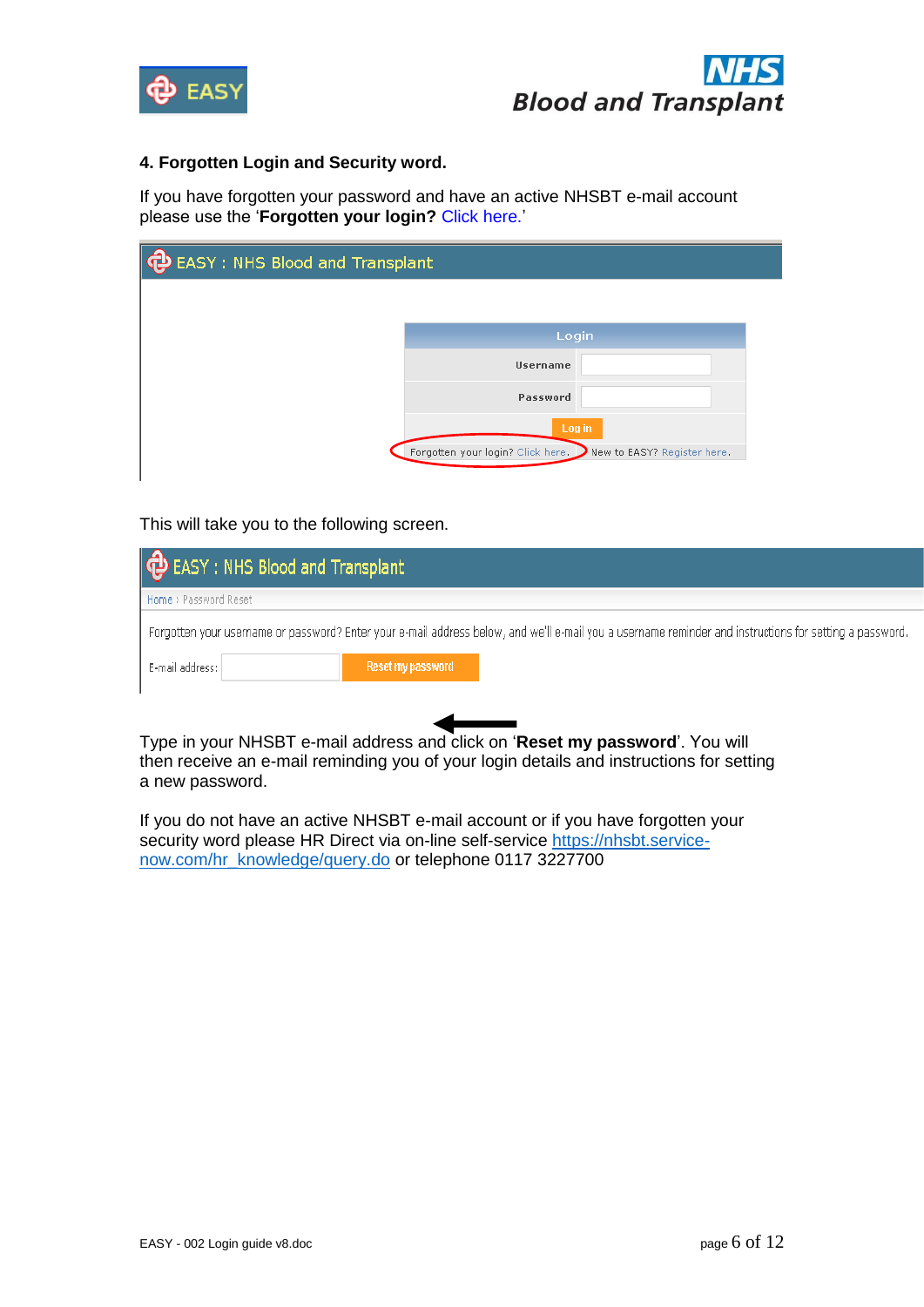



# **5. Home Page Layout**

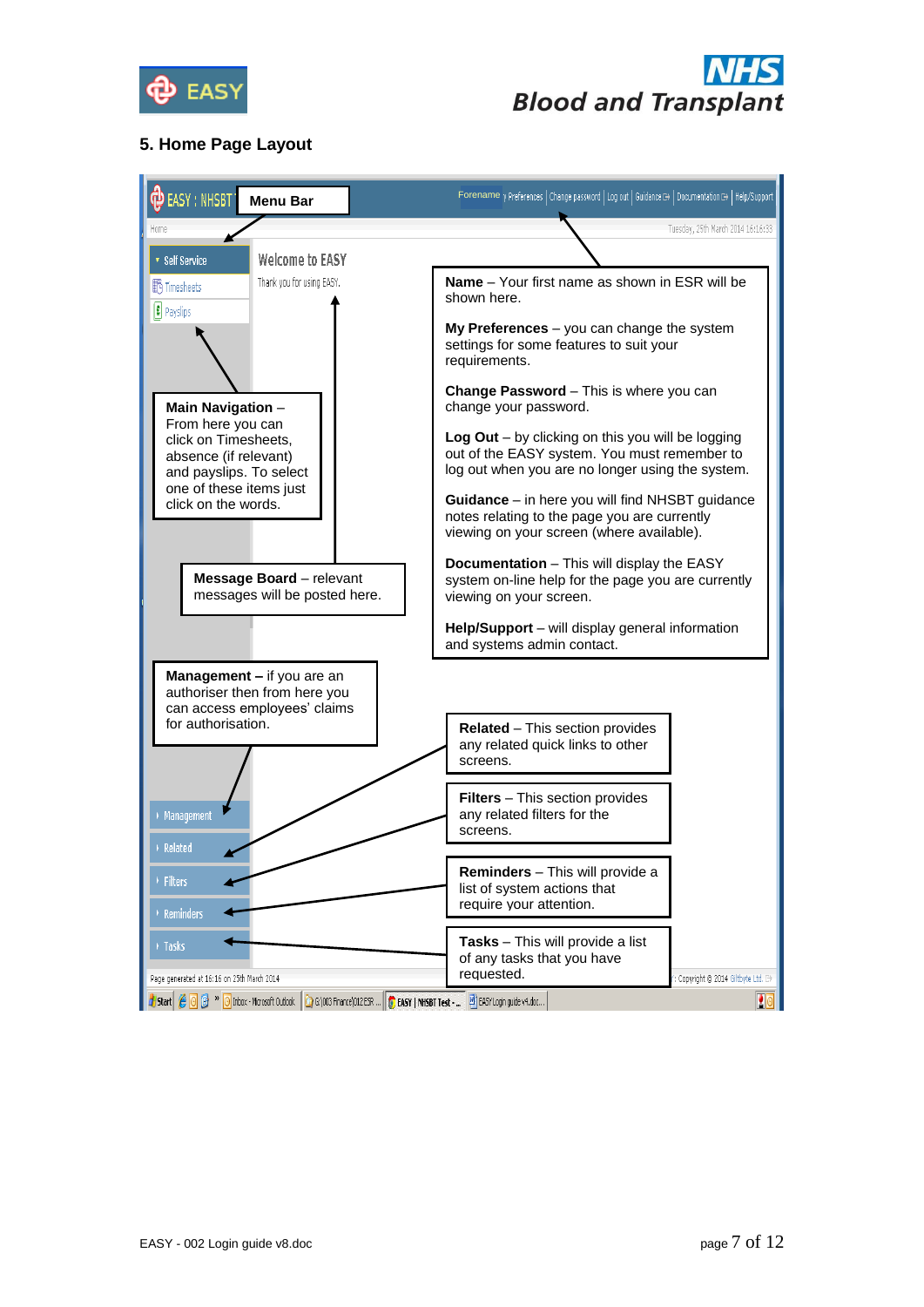



### **6. System Navigation**

The menu bar is located on the left of the screen and contains several banners (depending upon access levels) 'Self Service, Management, Related, Reminders and Tasks'

The Self Services / Management banners will list the activities you are allowed to access. The Related banner provides quick links from screens to other related screens. The Reminders banner will list any outstanding actions you are required to complete and the task banner will list any tasks you have requested.

| <b>D</b> EASY: NHS Blood and Transplant                                       | »   My Preferences   Change password   Log out   Guidance G>   Online Help G>                                                                                                                                                                          |
|-------------------------------------------------------------------------------|--------------------------------------------------------------------------------------------------------------------------------------------------------------------------------------------------------------------------------------------------------|
| Home                                                                          | Wednesday, 4th July 2012 15:49:34                                                                                                                                                                                                                      |
| ▶ Self Service                                                                | <b>A</b> July Input                                                                                                                                                                                                                                    |
| $\rightarrow$ Reminders                                                       | July Input Period                                                                                                                                                                                                                                      |
| $\overline{\phantom{a}}$ Tasks<br>No tasks found<br>View detailed task status | Please note<br>The system will be available for July time-sheet and on-call input after changes to accommodate the new on-call agreement have been made. Absence entries<br>are not affected.<br>More information will be published on CONNECT online. |
|                                                                               | 2nd Jul 2012 10:55                                                                                                                                                                                                                                     |
|                                                                               |                                                                                                                                                                                                                                                        |

**Alternative Navigation** – As you move around the system the alternative navigation option becomes available to you. When you first log in you will see the word 'Home' but as you move to other screens you will be able to move backwards by clicking the relevant screen name.

| <b>D</b> EASY: NHS Blood and Transplant |                     | My Preferences   Change password   Log out   Guidance □>   Online Help □> |
|-----------------------------------------|---------------------|---------------------------------------------------------------------------|
| Home                                    |                     | Wednesday, 4th July 2012 15:49:34                                         |
| Self Service                            | <b>A</b> July Input |                                                                           |
| <b>Reminders</b>                        | July Input Period   |                                                                           |

In the example below you will see that we have moved from the **Home** screen to the **Self Service** screen and then onto the **Attendance** screen.



If you want to go back to the home screen just click on the word **Home**, however if you need to return to **Self Service** then click the words **Self Service**.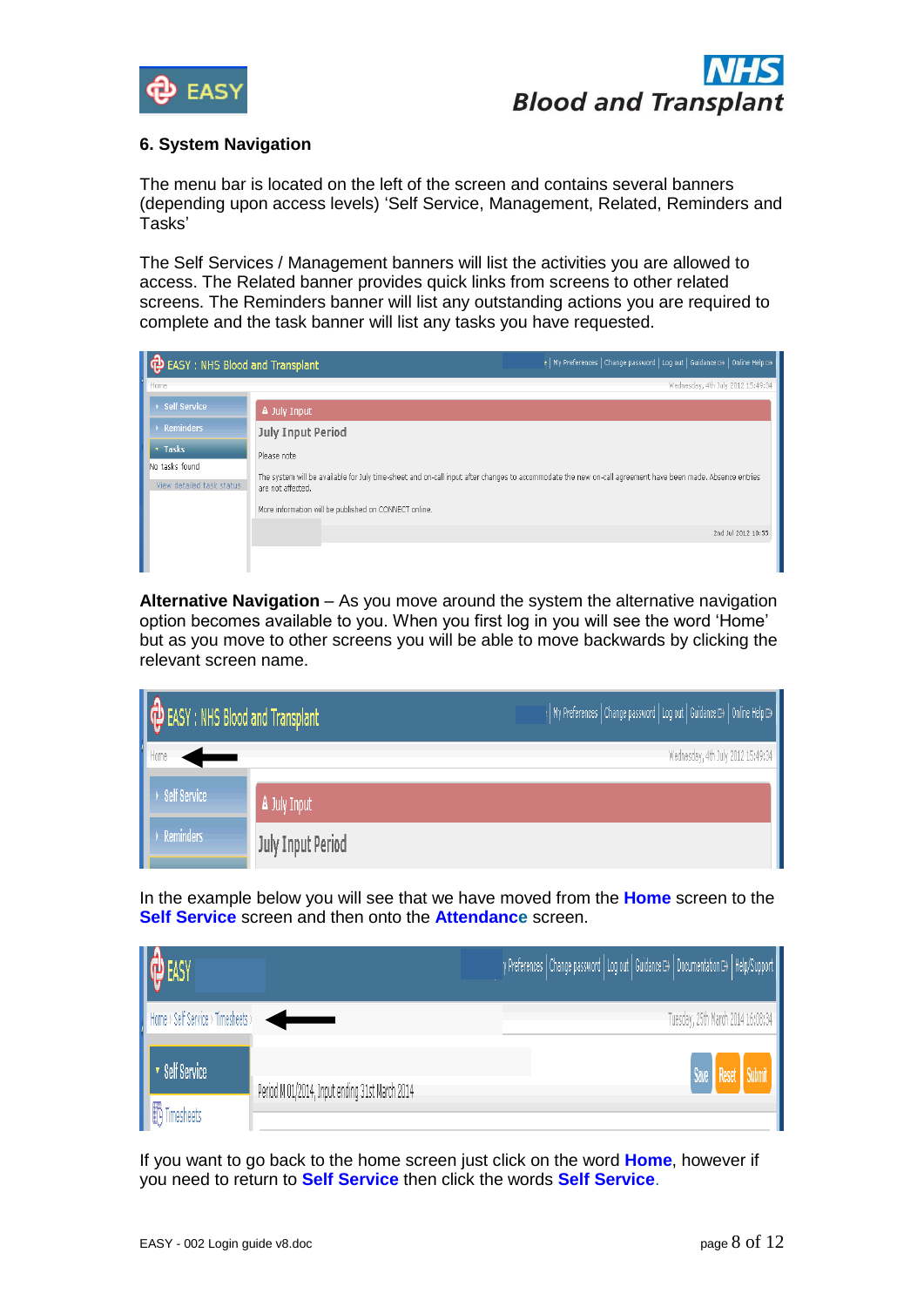



# **Hiding and Un-hiding the Menu bar**

To hide the menu bar, you **click** on the **dark-grey area** that is in the centre of the border on the right of the menu bar. As you hover over this dark-grey area (before you click) it will change colour and a hand with text underneath saying 'Close' will appear.



To open the menu bar, you **click** on the **dark-grey area** that is in the centre of the border on the left of the page. As you hover over this dark-grey area (before you click) it will change colour and a hand with text underneath saying 'Open' will appear.

| »   My Preferences   Change password   Log out   Guidance G>   Online Help G><br>EASY: NHS Blood and Transplant |                                   |  |
|-----------------------------------------------------------------------------------------------------------------|-----------------------------------|--|
| Home > Self Service > Attendance                                                                                | Wednesday, 4th July 2012 16:07:33 |  |
|                                                                                                                 |                                   |  |
| Period                                                                                                          | <b>Status</b>                     |  |
| 18 Calendar Month 04<br>Menu Bar Border                                                                         | Authorised                        |  |
| 918 Calendar Month 03/2012 enamg 31st May 2012                                                                  | Extracted                         |  |
| 918 Calendar Month 02/2012 ending 30th April 2012                                                               | Extracted                         |  |
| 918 Calendar Month 01/2012 ending 31st March 2012                                                               | Extracted                         |  |
| 918 Calendar Month 12/2011 ending 29th February 2012                                                            | Extracted                         |  |
| 918 Calendar Month 11/2011 ending 31st January 2012                                                             | Extracted                         |  |
| 918 Calendar Month 10/2011 ending 31st December 2011                                                            | Extracted                         |  |
| 918 Calendar Month 09/2011 ending 30th November 2011                                                            | Extracted                         |  |
| 918 Calendar Month 08/2011 ending 31st October 2011                                                             | Extracted                         |  |
| 918 Calendar Month 07/2011 ending 30th September 2011                                                           | Extracted                         |  |
| 918 Calendar Month 06 <sup>10011</sup>                                                                          | Extracted                         |  |
| Dark grey area<br>918 Calendar Month 05                                                                         | Extracted                         |  |
| Open 18 Calendar Month 03/2011 ending 31st May 2011                                                             | Data Entry                        |  |
|                                                                                                                 |                                   |  |

To temporarily slide out the menu bar, you **click** on the **light-grey** area of the Menu Border on the left of the page. As you hover over this light-grey area it will change colour (before you click) and a hand with text underneath saying 'Slide Open' will appear.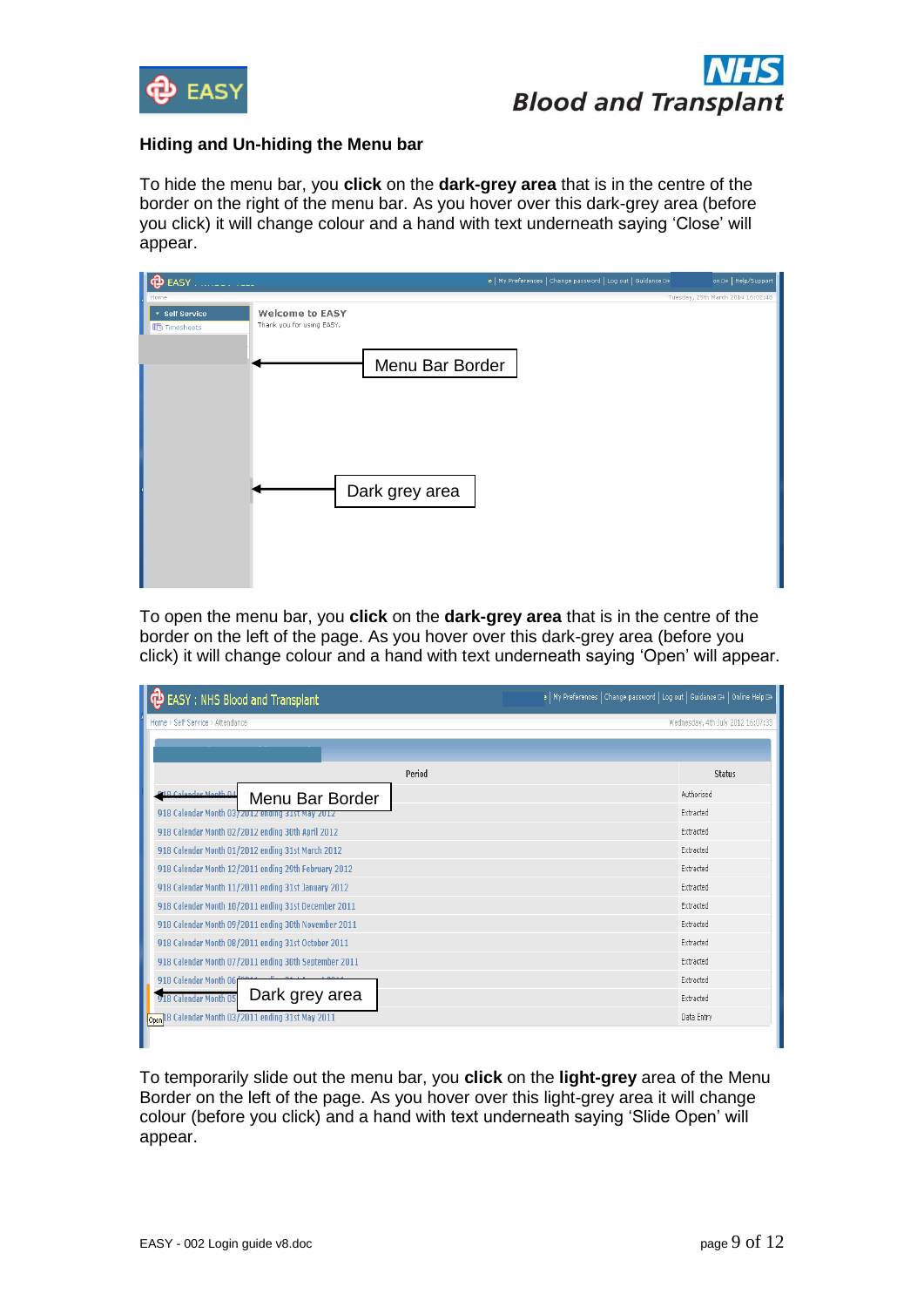



When you click the menu bar will temporarily slide out to allow you to select an activity from the menu. Once you have made your selection the menu bar will automatically slide back close.

| >   My Preferences   Change password   Log out   Guidance B>   Online Help B><br>EASY: NHS Blood and Transplant |               |  |
|-----------------------------------------------------------------------------------------------------------------|---------------|--|
| Home > Self Service > Attendance<br>Wednesday, 4th July 2012 16:12:11                                           |               |  |
|                                                                                                                 |               |  |
| Period                                                                                                          | <b>Status</b> |  |
| 918 Calendar Month 04/2012 ending 30th June 2012                                                                | Authorised    |  |
| 918 Calendar Month 03/3013 onding 31ct May 2013                                                                 | Extracted     |  |
| Light-grey Menu Border<br>918 Calendar M                                                                        | Extracted     |  |
| Slide Open Calendar Month 01/2012 ending 31st March 2012                                                        | Extracted     |  |
| 918 Calendar Month 12/2011 ending 29th February 2012                                                            | Extracted     |  |
| 918 Calendar Month 11/2011 ending 31st January 2012                                                             | Extracted     |  |
| 918 Calendar Month 10/2011 ending 31st December 2011                                                            | Extracted     |  |
| 918 Calendar Month 09/2011 ending 30th November 2011                                                            | Extracted     |  |
| 918 Calendar Month 08/2011 ending 31st October 2011                                                             | Extracted     |  |
| 918 Calendar Month 07/2011 ending 30th September 2011                                                           | Extracted     |  |
| 918 Calendar Month 06/2011 ending 31st August 2011                                                              | Extracted     |  |
| 918 Calendar Month 05/2011 ending 31st July 2011                                                                | Extracted     |  |
| 918 Calendar Month 03/2011 ending 31st May 2011                                                                 | Data Entry    |  |

## **7. Logging out of the system**

Once you have finished in the system always log out of the system or your session will still be live - click on **Log out**.

| <b>D</b> EASY: NHS Blood and Transplant | → My Preferences   Change password   Log out   Guidance⊞→   Online Help⊞→ |
|-----------------------------------------|---------------------------------------------------------------------------|
| Home                                    | We hesday, 2th March 2011 15:10:40                                        |
| $\sim$ $\sim$ $\sim$<br>.               |                                                                           |

Click on OK to exit the system.

| Are you sure you want to log out? |
|-----------------------------------|
| <b>Cancel</b><br>0K               |

You will then be taken back to the Login screen.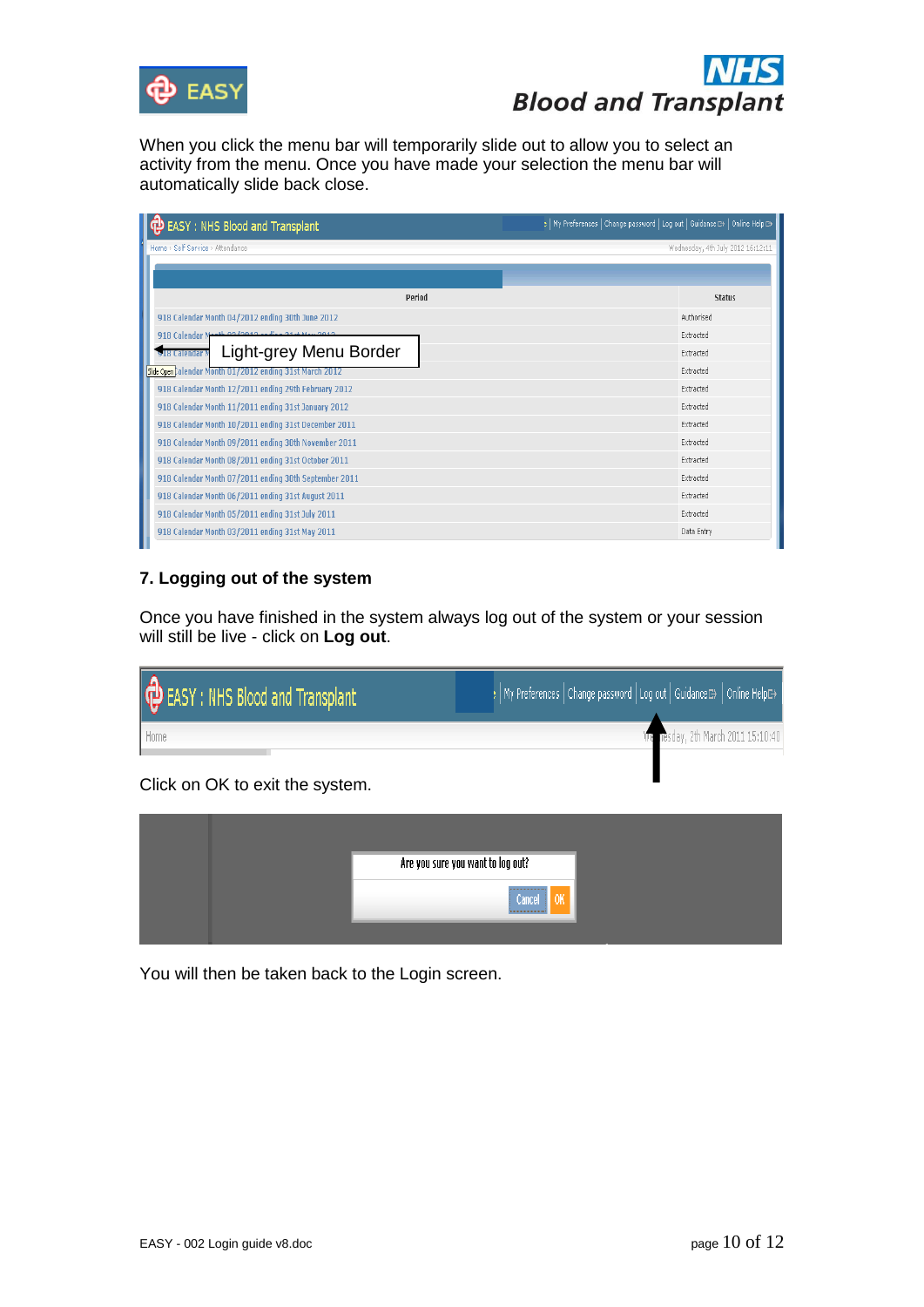



### **8. Logging on to EASY from another non- NHSBT location.**

#### **Before you can log on to EASY from any non-NHSBT location you must have a username, password and security word.**

If you do not have these then please self-register onto EASY from a NHSBT location first as per instructions above.

The Authorise **IP** Access screen is used as an additional security measure when you access the EASY System from a new location, which is identified by the **IP** (Internet Protocol) address. You will be asked to confirm that it is you that is accessing the system from the new location by entering **three characters** from your **security word**.

Enter the EASY system **URL** into your browser and search.



#### Enter your **username** and **password** into the login screen.

| + com/user/login/                         |                                   |                             | $\left\Vert \left. _{4}\right\Vert \times\right\Vert$<br>$\mathbf{r}$ |
|-------------------------------------------|-----------------------------------|-----------------------------|-----------------------------------------------------------------------|
| View Favorites Tools Help<br>Eile<br>Edit |                                   |                             | Refresh (F5)                                                          |
| * * ^ 1 5 · 5 · 2 200 · 4 5 8             |                                   |                             |                                                                       |
| <b>EASY: NHS Blood and Transplant</b>     |                                   |                             | Online Helpte>                                                        |
|                                           |                                   |                             |                                                                       |
|                                           |                                   |                             |                                                                       |
|                                           | Login                             |                             |                                                                       |
|                                           | Username                          |                             |                                                                       |
|                                           | Password                          |                             |                                                                       |
|                                           | Log in                            |                             |                                                                       |
|                                           | Forgotten your login? Click here. | New to EASY? Register here. |                                                                       |

Click on **Login** - the system will now ask you to authorise your **IP** address.

#### **Authorise Access from this IP Address**

You have not logged on to EASY from this IP address (37.123.118.127) before.

Before you can continue you must authorise this IP address for EASY access.

Authorise access only for the current login session

#### **Authorise**

When authorising an **IP** address you will need to consider whether you will be accessing the EASY System from that location at a later date.

If you wish to authorise access for this session/ occasion **only**, click on the field.

Authorise access only for the current login session

If you wish to permanently authorise your **IP** address **leave** the box empty.